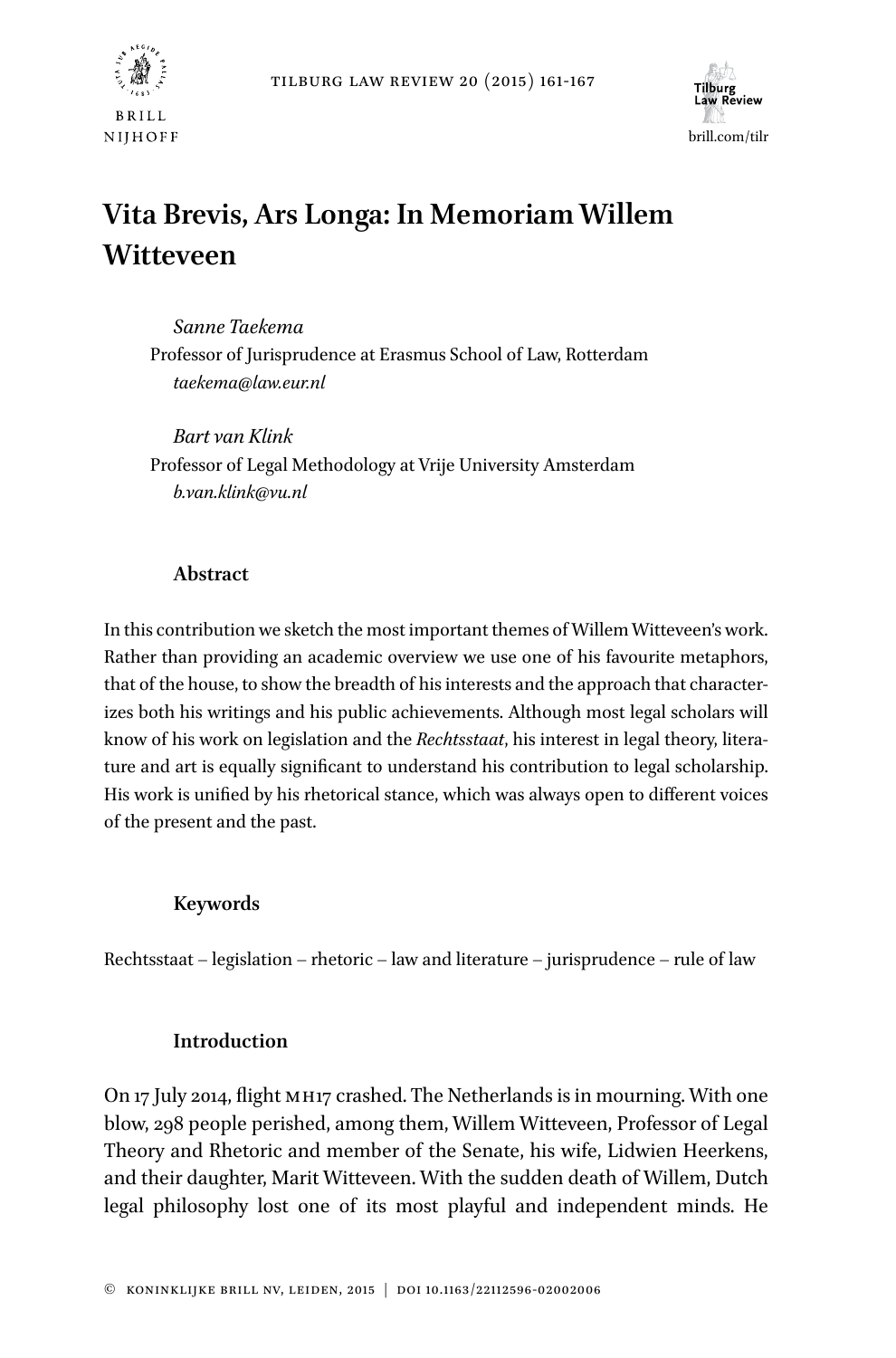inspired us and many other scholars with his creativity and wide reading, not only through his written work, but also in conversation and discussion. It is difficult to write about him in the past tense. We wish to honour his memory by looking back on a few central themes of his work – not as a closure but as a way to keep it alive.<sup>1</sup>

Willem was an escape artist. With humour and agility he managed to free himself of the restraints of conventions, bureaucratic procedures, and irritating rules that came across his path in politics, law, university administration, and scholarship. Increasingly he distanced himself from scholarship, at least from the serious scholarship as it is usually done, with its lengthy footnotes, precise analyses, and firm claims. He preferred to approach subjects as narratives; stories in which he let different voices be heard and confronted them to show their one-sidedness and limitations. One of his favourite sayings was '*Uit de botsing der meningen ontspringt de waarheid*', known in English as 'Truth springs from argument amongst friends', although more correctly translated as 'Truth springs from the clash of opinions'. He felt most at home in the realm of rhetoric. Willem tried to surpass existing frames and to form new connections: between scholarship and practice, law and literature, empirical and normative statements. Ever since his dissertation *De retoriek in het recht* (Rhetoric in Law), from 1988, he had been fascinated by figures of speech and literary devices in political, legal and scholarly language – irony, hyperbole, antithesis, repetition, metaphor, examples and stories – and he used them abundantly in his writing.<sup>2</sup> The metaphor was his favourite stylistic device. More than once he discussed and used Plato's metaphor of the Ship of State.<sup>3</sup> He compared politics to a theatre.4 In *De denkbeeldige staat* (The Imaginary State) he adds a critical twist to this image: according to him, the political system has degenerated into a play in which one of its protagonists, the citizen, has lost its part and had become the audience, while the other players, politicians and administrators, have carried on with the performance undisturbed. To re-involve

<sup>1</sup> Other Dutch commemorations include M Adams, E Hirsch Ballin and A Meeuwese, 'In memoriam: Willem Johannes Witteveen. Rotterdam 5 mei 1952 – Hrabove (Oekraïne) 17 juli 2014' (2014) 98(28) *Nederlands Juristenblad* 1931; F Jensma, 'Willem Witteveen was verdediger rechtsstaat', *NRC Handelsblad* (21 July 2014); M Sie Dhian Ho and P Kalma, 'In memoriam Willem Witteveen' (*Wiardi Beckman Stichting*, 23 July 2014) [<www.wbs.nl/opinie/all/](http://www.wbs.nl/opinie/all/memoriam-willem-witteveen) [memoriam-willem-witteveen](http://www.wbs.nl/opinie/all/memoriam-willem-witteveen)> accessed 28 April 2015.

<sup>2</sup> W J Witteveen, *De retoriek in het recht. Over retorica en interpretatie, staatsrecht en democratie* (PhD thesis Leiden, W.E.J. Tjeenk Willink 1988).

<sup>3</sup> See, amongst others, M A P Bovens and W J Witteveen (eds), *Het schip van staat. Beschouwingen over recht, staat en sturing* (W.E.J. Tjeenk Willink 1985).

<sup>4</sup> W J Witteveen, *Het theater van de politiek. Publieke retorica en de paspoortaffaire* (Amber 1992).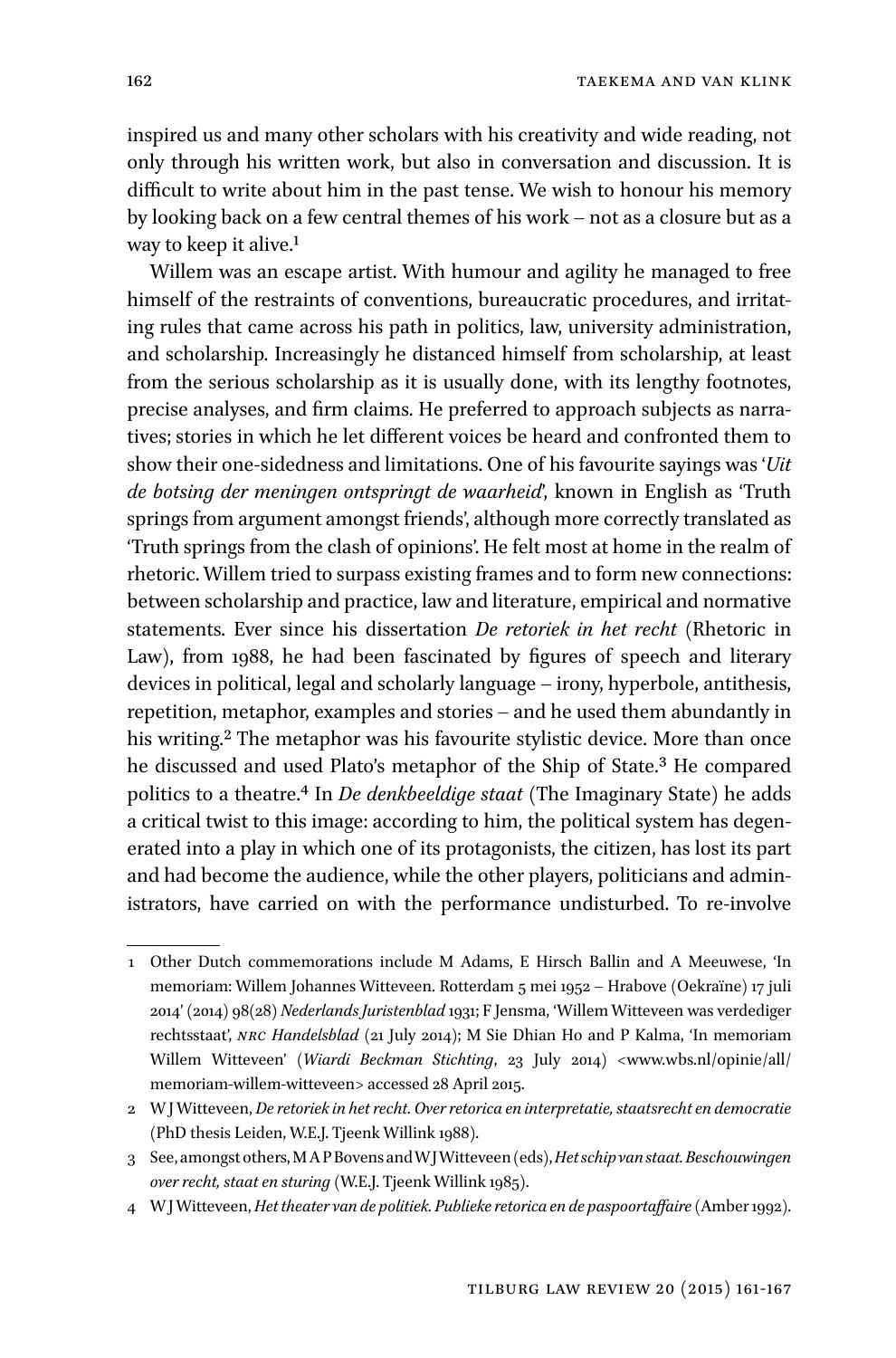citizens in politics was part of his mission.5 The image of the house of the *Rechtsstaat* reappeared often in his writings and classes. 'The *Rechtsstaat* is a house with many dwellings', he wrote in a study for the Wetenschappelijke Raad voor het Regeringsbeleid (wrr, Scientific Council for Government Policy).6 In the following, we will walk through some of the rooms of Willem's thought to sketch the contours of the house he was constructing.

### **1 The Room of the Democratic** *Rechtsstaat*

The first room in Willem's house is one of the largest: the democratic *Rechtsstaat*. It is the study in which he was often to be found thinking, writing, and reading the classics: Plato, Montesquieu, Vico, Fuller, Arendt and many other great thinkers. It is an enormous room, almost a house in itself, with high walls and a sky-blue ceiling suggestive of infinity. It is also, to be honest, a bit of a mess. The bookshelves overflow. The imaginary furniture – a motley collection of usages, rules and principles – forms a haphazard pile. There is no unity, but this was part of its charm for Willem. He regarded the democratic *Rechtsstaat* as a collection of authoritative commonplaces (or *topoi*), which had become attached to the idea of the *Rechtsstaat* over time, and which sometimes collided and sometimes reinforced each other. Willem was continually rearranging the furniture. He regarded the project of the democratic *Rechtsstaat* as unfinished and unfinishable. In the WRR study he added an important component: the idea that the rule of law also applies to non-governmental organizations ('rechtsstatelijkheid', *Rechtsstaat* as a quality). It encompasses a range of quality criteria to stimulate the continuing democratization of society. Willem valued the participation of citizens and the publicity and transparency of public administration. For him, these criteria were not only binding on the government but also on other powerful organizations, like businesses, school boards or health care institutions.7 This insight remains relevant as organizations outside of government gain ever more power.

<sup>5</sup> W J Witteveen, *De denkbeeldige staat. Voorstellingen van democratische vernieuwing* (Amsterdam University Press 2000).

<sup>6</sup> W J Witteveen and B M J van Klink (with contributions of W. de Been and P. Blok), *De sociale rechtsstaat voorbij. Twee ontwerpen voor het huis van de rechtsstaat* (WRR Voorstudies en achtergronden V116, Sdu Uitgevers 2002) 42. See also W J Witteveen, 'Inhabiting Legality. How the Dutch keep reconstructing their *Rechtsstaat'* in S Taekema, A de Roo and C Elion-Valter (eds), *Understanding Dutch Law* (2nd edn, Eleven 2011) 101–129.

<sup>7</sup> Witteveen and van Klink (n 7) 59.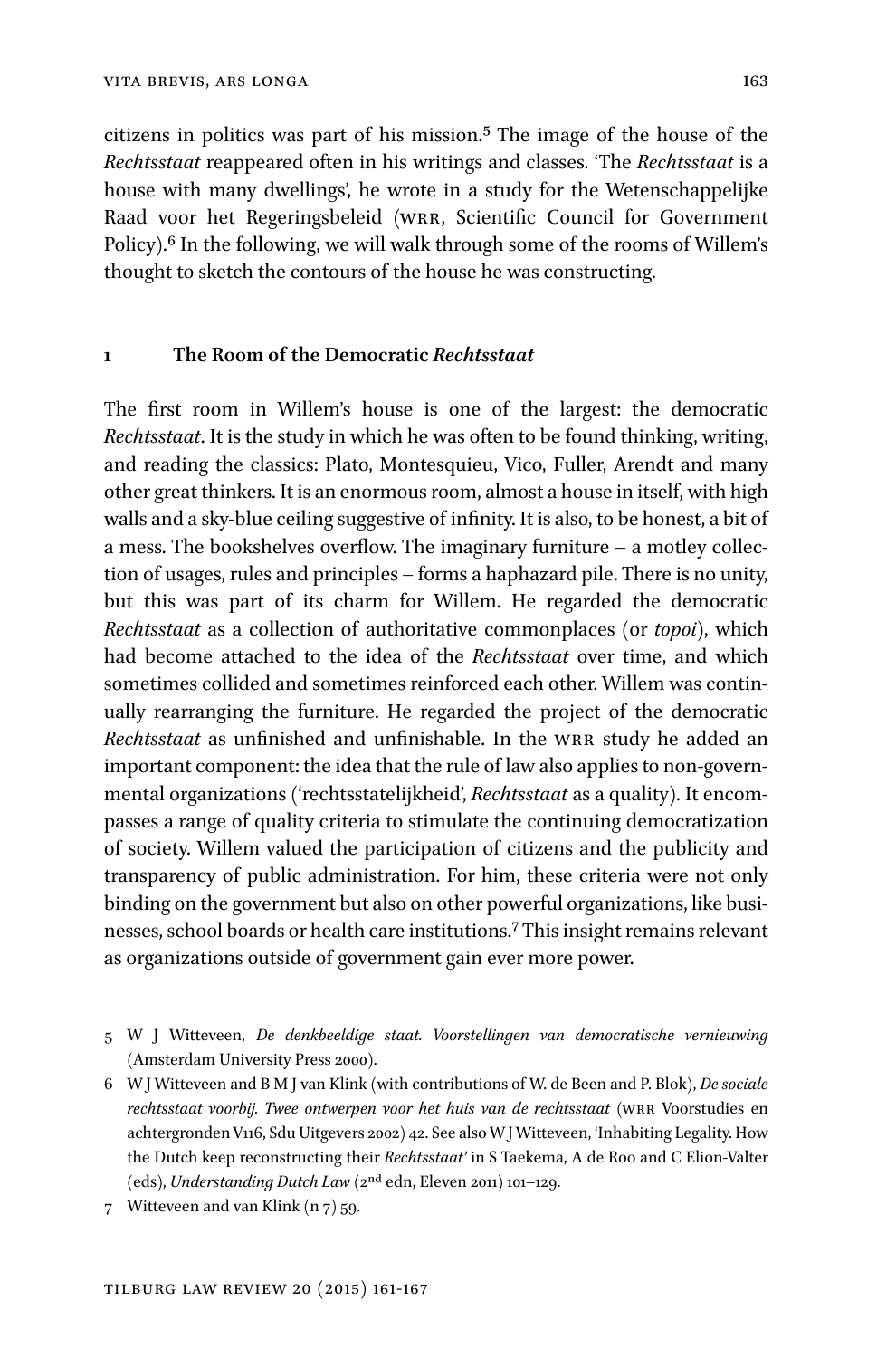#### **2 The Room of Legislation**

In the room of the democratic *Rechtsstaat* there is an alcove built especially for legislation. This alcove, one of Willem's favourite spots, has been extended and rebuilt over time so that it has become a room on its own. He had grown disappointed with the old furniture and replaced it with a more contemporary design. Willem resisted the idea of legislation as an instrument that can be put to work by authorities at will to steer the behaviour of citizens. He preferred to think of legislation as a tool for communication between government and citizens. A law should be effective for its envisaged addressees and, at the same time, offer points of orientation for those who need to interpret it. If it succeeds in respect to both, it has symbolic value.8 He believed legislation could only work if it is knowable for citizens, written in understandable language, and if it fits their practices and underlying values. Legislation is an interactive process in which citizens are involved to give meaning to legal norms, both in the phase of making it and in the phase of implementing and interpreting it.<sup>9</sup> Willem was not an armchair philosopher. He left his room regularly to take his place as a prominent politician and senator for the Dutch Labour Party (PvdA), actively discussing the content of legislation on the basis of the quality criteria he had formulated. He dedicated himself to improving the position of less privileged groups in society and to protecting the freedom of citizens, in a time when government officials aim to limit freedom in the name of security.

## **3 The Room of Interactionism**

In this room our tour also begins in front of the bookcase, where we find volumes by Fuller, Moore and Llewellyn. Lon Fuller was a legal philosopher whom Willem especially admired, not only because of his elegant parables (King Rex and The Case of the Speluncean Explorers), but even more because of his interactionist conception of law.10 Willem felt a close affinity with this conception

<sup>8</sup> On the symbolic value of law, see W J Witteveen and B M J van Klink, 'Why Is Soft Law Really Law?' (1999) 14(3) *RegelMaat* 126; W J Witteveen, 'Turning to Communication in the Study of Legislation' in N Zeegers, W J Witteveen and B M J van Klink (eds), *Social and Symbolic Effects of Legislation under the Rule of Law* (The Edwin Mellen Press 2005).

<sup>9</sup> W J Witteveen, 'Twee communicatiemodellen en het bereik van de wet' in W J Witteveen, H D Stout and M J Trappenburg (eds), *Het bereik van de wet* (W.E.J. Tjeenk Willink 1992).

<sup>10</sup> W J Witteveen and W van der Burg (eds), *Rediscovering Fuller. Essays on Implicit Law and Institutional Design* (Amsterdam University Press 1999).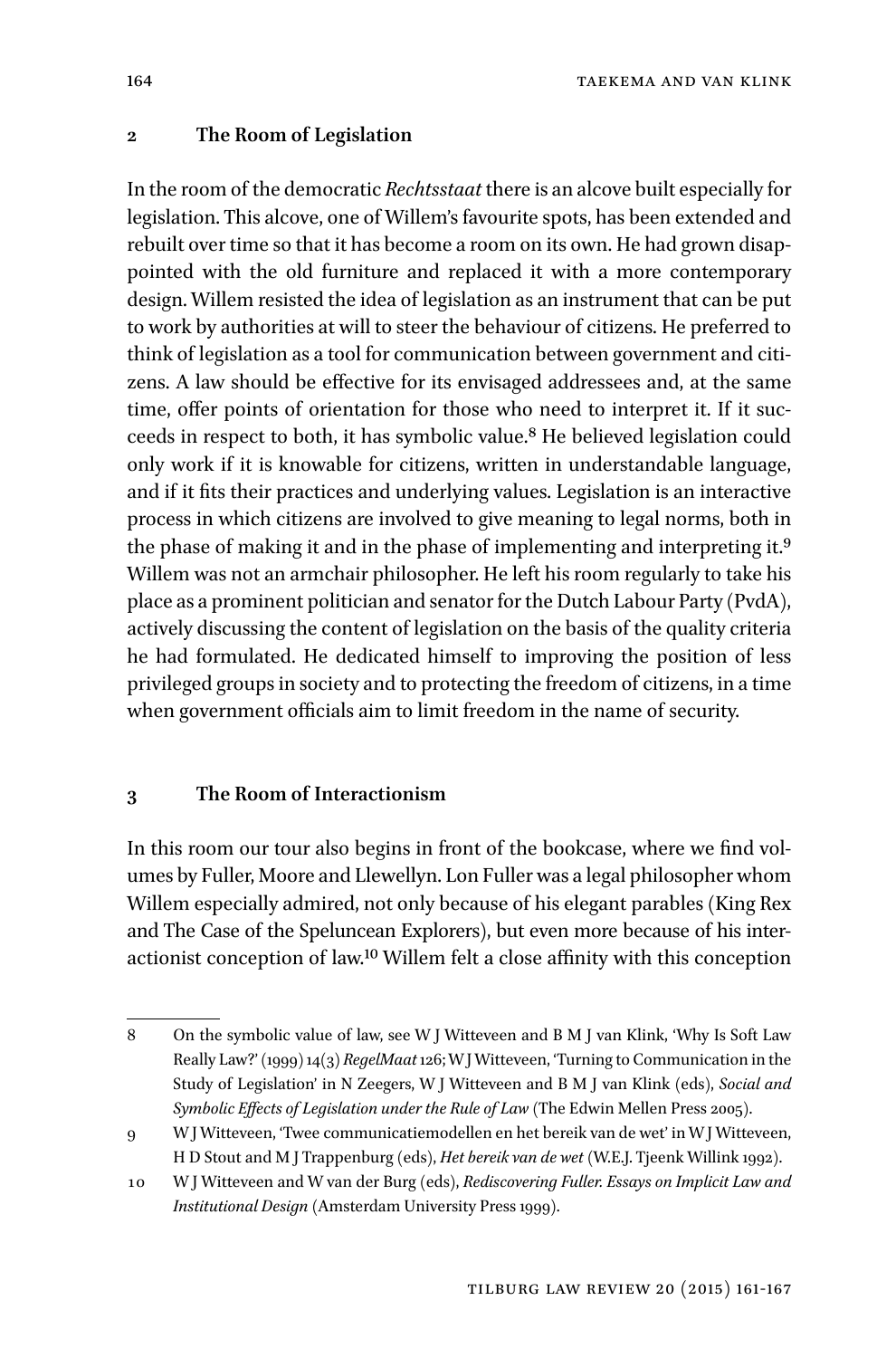because interactionism sees law as a communicative phenomenon. Law is shaped in human interactions that give rise to reasonable expectations. Through interactionism, Willem was also able to include the social context of law. Law is a social practice, it consists of the activities of people, and as such cannot be grasped by a purely legal doctrinal approach. Willem appealed to Sally Falk Moore's anthropology of law: law only gains its full meaning in everyday practice, in what ordinary people do with law. American Legal Realism is an equally inspirational source in this regard because it pays attention to the links between law and society and investigates ways in which law can make a meaningful contribution to social problems. Following William Twining, he saw legal realism as a broad, polyphonous movement, and he took care to avoid the more extreme sceptical thinkers and positivists therein. His favourite Realist was Karl Llewellyn, who, in an eccentric style, developed a useful theory of legal reasoning by way of the Grand Style of judging.11 For Willem an important component of the theory was 'situation sense', the consideration of a broad range of facts to enable a balanced judgment. Such a method suited him: a practical, non-deductive orientation, without a strict protocol, but attentive to context. In Willem's interactionism, law is determined by context and has a dynamic nature: it is continually shaped and reshaped in its application and by the meaning it is given among people.

The room of interactionism can also been seen as one in a series of spaces branching off a larger hall, the other spaces containing legal positivism and natural law, which Willem often combined with interactionism. The connection between the three easily fills a dining hall in the house, with a large table at which we find a plurality of thinkers all worth studying: the hall of perspectivism.

#### **4 The Hall of Perspectivism**

Willem described perspectivism as a stance or, in other words, as the switching of point of view in order to see the problem in a different light. A perspective, or strong position as he called it, is a source of arguments to approach a topic. Such perspectives have the power to persuade, but they are one-sided: for a balanced view it is necessary to use other perspectives as well. Willem's take on perspectivism is grounded in rhetoric: he regarded it as a method to find arguments both in research and in education. It is therefore the central idea of his introductory course book, *De geordende wereld van het recht* (The Ordered

<sup>11</sup> W J Witteveen, 'Realist Idealism and the Rule of Law' in W van der Burg and S Taekema (eds), *The Importance of Ideals* (Peter Lang 2004).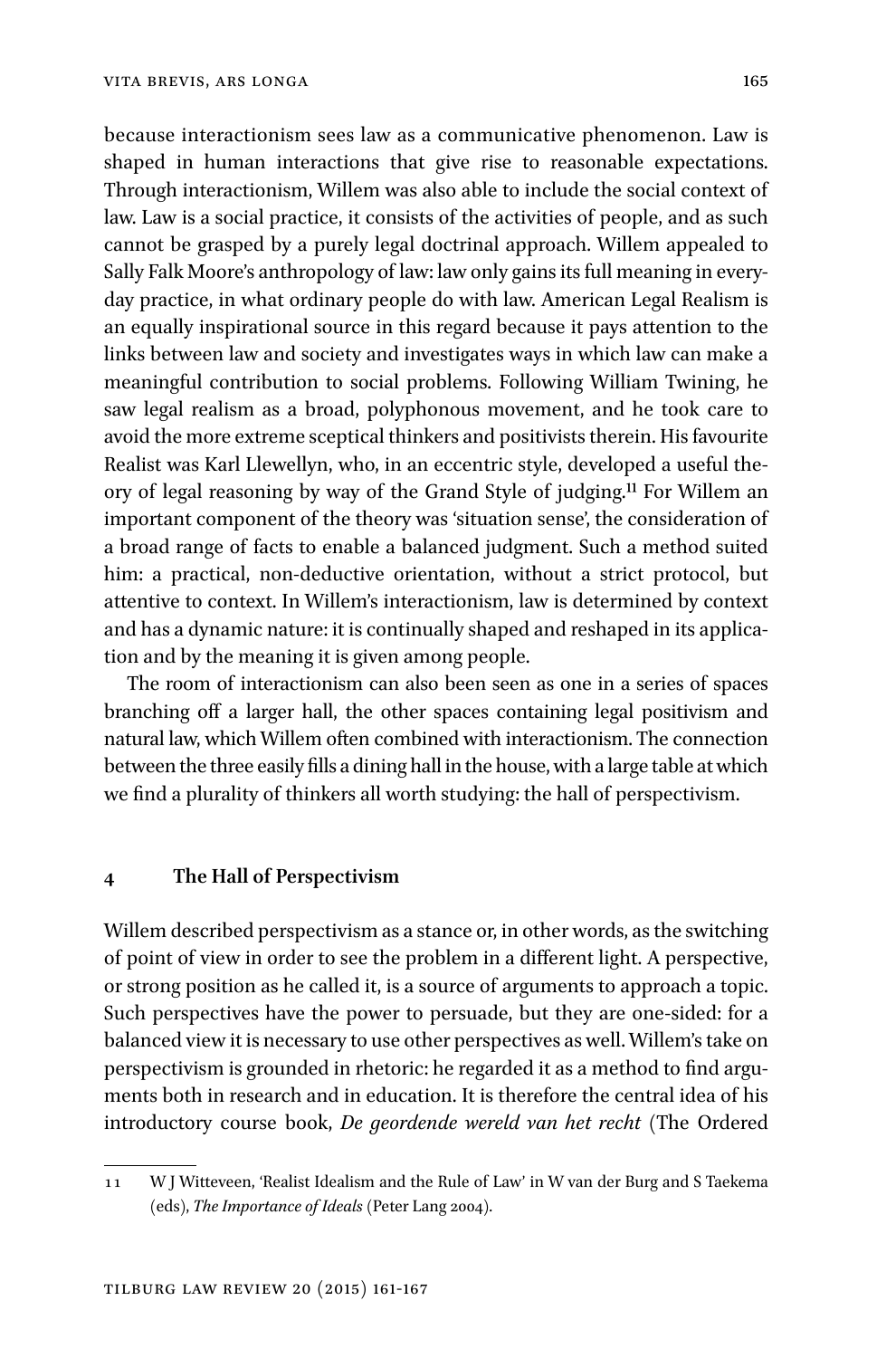World of the Law).12 Perspectivism gave him the opportunity to include the many voices he found interesting, without having to choose between Plato or Pettit, Derrida or Dewey, Vico or Voltaire, Machiavelli or Montesquieu, Hart or Hegel.13 Among these, he preferred the classic thinkers over the contemporary ones: for every theme he found inspiration in the philosophers of antiquity, humanism and the Enlightenment. Often he chose to highlight a lesser-known perspective, such as interactionism in legal theory rather than positivism or natural law, and republicanism in political theory rather than liberalism and communitarianism. He acknowledged the one-dimensional character of all these approaches, but did not reject them because of it. On the table there is truth, shaped like a diamond, but each person present can only see one facet, so we can never be sure what the diamond is in its totality.

### **5 The Liberal Arts Common Room**

We arrive at the last room: Liberal Arts. One of Willem's achievements in education was the establishment of a Liberal Arts bachelor in Tilburg, in which his wide-ranging interests were translated into a curriculum, allowing him to introduce students to different traditions and great thinkers.14 Liberal Arts is often seen as a broad course in which all scientific disciplines have a place, but strictly speaking it is an even broader concept: the arts should also be part of the Liberal Arts curriculum. The combination of scholarship and art characterizes Willem: he painted and drew in his spare time and wrote poems during senate sessions, but also sought the literary in scholarship and the scholarly in literature. The field of law and literature was a source of inspiration: to investigate language in the law, to study imaginative literary adaptations of legal themes, and to find different forms in which to express thoughts about law.15

<sup>12</sup> W J Witteveen, *De geordende wereld van het recht. Een inleiding* (Amsterdam University Press 1996).

<sup>13</sup> He was involved in the translations of Montesquieu, *De l'esprit des lois* (Boom 2006) and of Hegel, *Grundlinien der Philosophie des Rechts* (Boom 2014). See also W J Witteveen, *De wet als kunstwerk* (Boom 2014).

<sup>14</sup> The same broad approach led the guest lectures he gave at Venice International University in Venice. In the first year, together with Odile Heynders, Alkeline van Lenning and Sanne Taekema, he taught the courses 'Imagining Rhetoric' and 'Approaching Justice' from a philosophical, legal, literary and social-science perspective.

<sup>15</sup> Willem wrote a number of essays, two under the pseudonym Willemijn Wibaut, in W J Witteveen and S Taekema (eds), *Verbeeldingsmacht. Wat juristen moeten lezen* (Boom Juridische uitgevers 2000), 95–99 and 205–208.